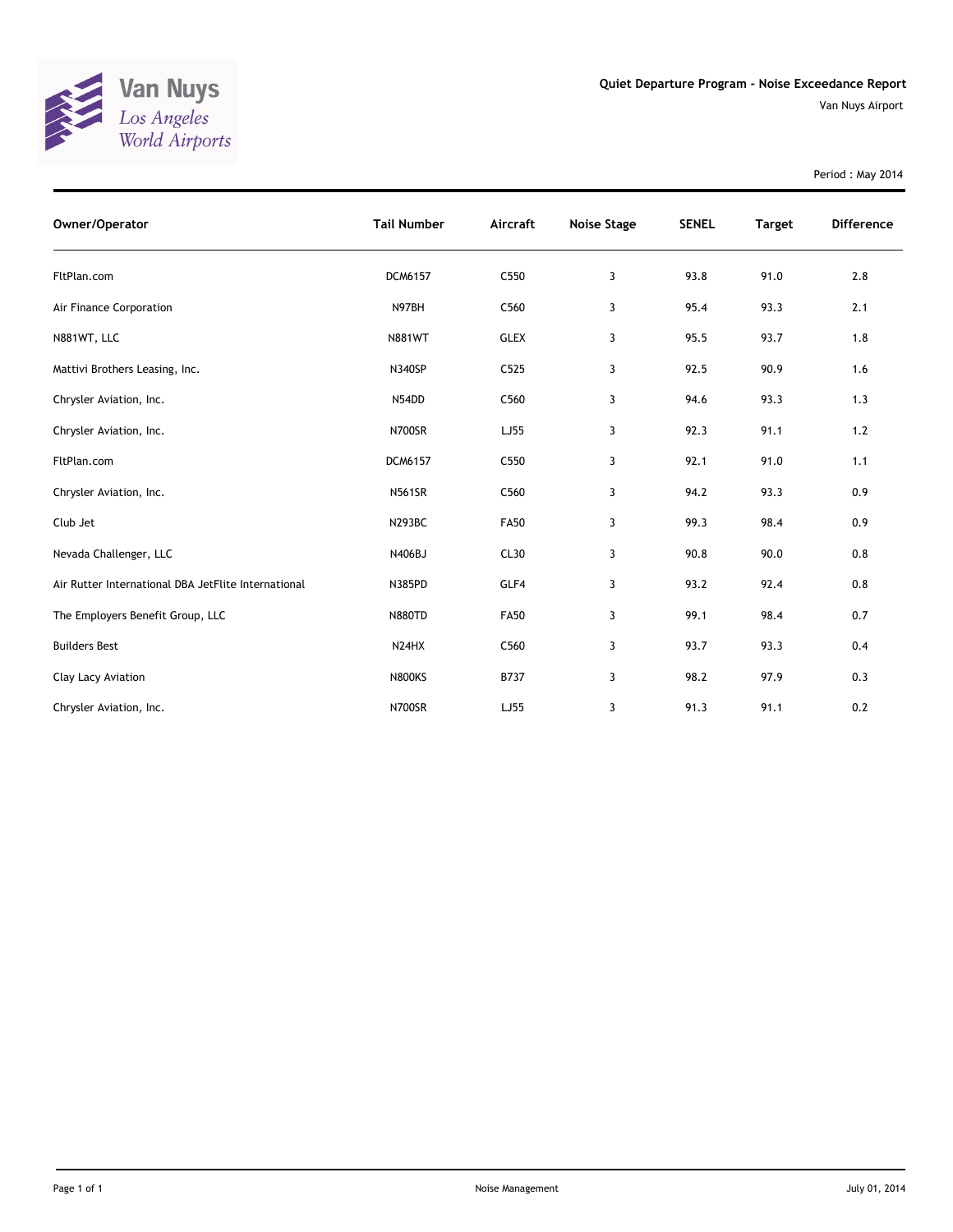

Period : May 2014

| Owner/Operator                                      | <b>Departures Exceeding</b><br><b>Target Noise Level</b> | <b>Total Southbound</b><br><b>Jet Departures</b> |
|-----------------------------------------------------|----------------------------------------------------------|--------------------------------------------------|
| Chrysler Aviation, Inc.                             | 4                                                        | 31                                               |
| FltPlan.com                                         | $\mathbf{2}$                                             | 12                                               |
| N881WT, LLC                                         | $\mathbf{1}$                                             | $\mathbf{1}$                                     |
| The Employers Benefit Group, LLC                    | 1                                                        | 1                                                |
| Air Rutter International DBA JetFlite International | 1                                                        | 2                                                |
| <b>Builders Best</b>                                | 1                                                        | 2                                                |
| Nevada Challenger, LLC                              | 1                                                        | 2                                                |
| Air Finance Corporation                             |                                                          | 4                                                |
| Club Jet                                            |                                                          | 4                                                |
| Mattivi Brothers Leasing, Inc.                      | 1                                                        | $\overline{7}$                                   |
| Clay Lacy Aviation                                  | 1                                                        | 150                                              |
| 2118278 Ontario, Ltd.                               | 0                                                        | $\mathbf{1}$                                     |
| 313 Aviation, LLC                                   | 0                                                        | 1                                                |
| 3Foot Air, LLC                                      | 0                                                        |                                                  |
| 5664, LLC                                           | 0                                                        |                                                  |
| 700A Hawker, LLC                                    | 0                                                        |                                                  |
| 921BE, LLC                                          | 0                                                        |                                                  |
| Adir Management Services, LLC                       | 0                                                        |                                                  |
| Air Alliance, LLC                                   | 0                                                        |                                                  |
| Air Alsie A/S                                       | 0                                                        |                                                  |
| Air Troxel, LLC                                     | 0                                                        |                                                  |
| Airborne, Inc. DBA FirstFlight                      | 0                                                        |                                                  |
| Aircraft Guaranty Corporation                       | 0                                                        |                                                  |
| Allstate Insurance Company                          | 0                                                        |                                                  |
| Alpha Whiskey, LLC                                  | 0                                                        |                                                  |
| American International Group, Inc.                  | 0                                                        |                                                  |
| Andreini & Company                                  | 0                                                        |                                                  |
| Bananera Nacional, SA                               | 0                                                        |                                                  |
| Bear Air, LLC                                       | 0                                                        |                                                  |
| Beathe Jet Hawaii, LLC                              | 0                                                        |                                                  |
| Berggruen Holdings, Ltd.                            | $\Omega$                                                 |                                                  |
| Bombardier Aerospace Corp                           | 0                                                        | 1                                                |
| <b>Bonita Packing Company</b>                       | 0                                                        | 1                                                |
| Burnett Aviation Company, Inc.                      | 0                                                        | 1                                                |
| Calibe Jet Charter                                  | 0                                                        | 1                                                |
| Caliber Jet, LLC                                    | 0                                                        | 1                                                |
| Candybar Aviation, LLC                              | 0                                                        |                                                  |
| Caymus Vineyards                                    | 0                                                        |                                                  |
| CB Air, LLC                                         | 0                                                        |                                                  |
| <b>Central Management Services</b>                  | 0                                                        | 1                                                |

The Van Nuys Airport Fly Friendly - Quiet Departure Program asks that operators of jet aircraft use manufacturer's or NBAA quiet departure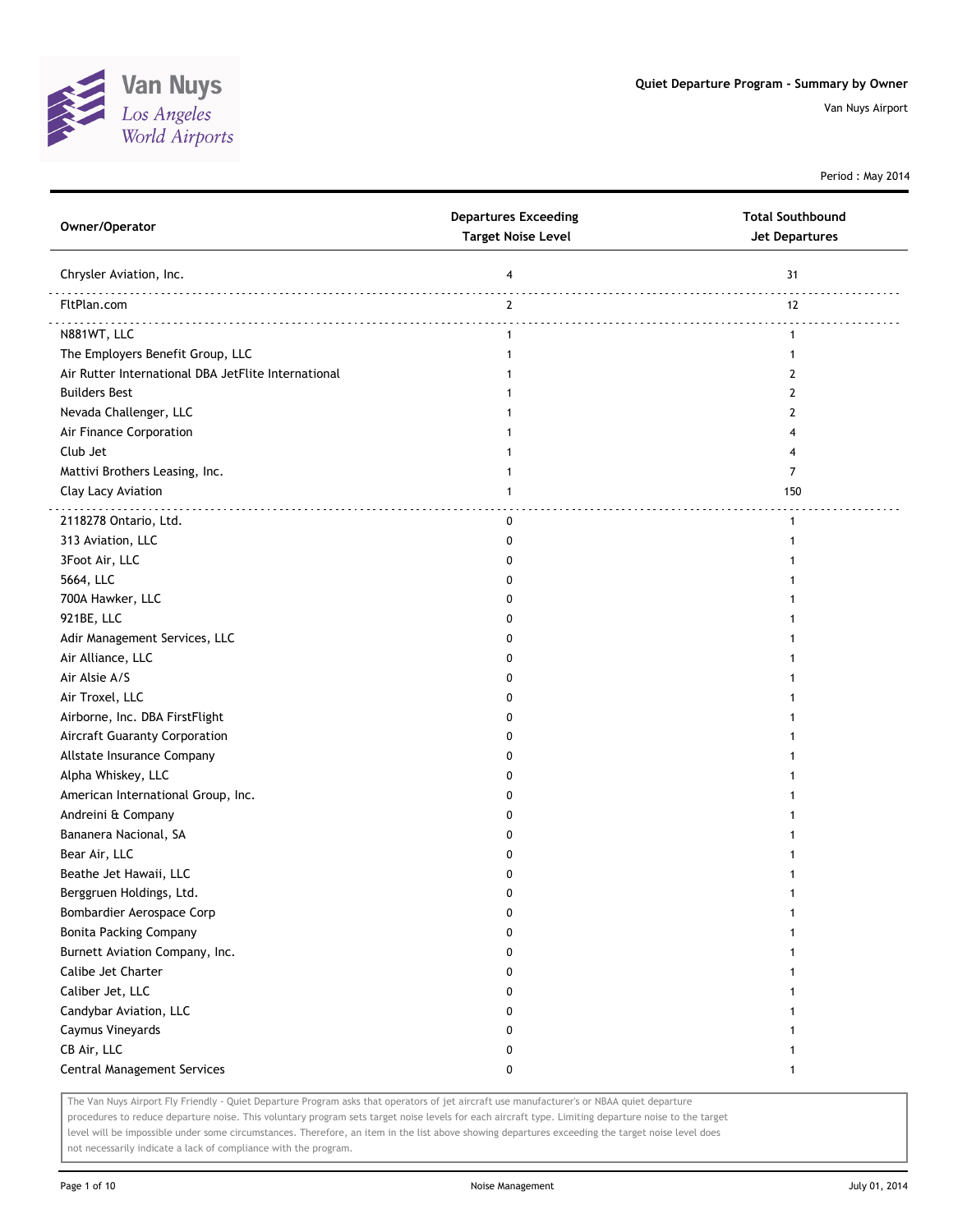

Period : May 2014

| Owner/Operator                         | <b>Departures Exceeding</b><br><b>Target Noise Level</b> | <b>Total Southbound</b><br><b>Jet Departures</b> |
|----------------------------------------|----------------------------------------------------------|--------------------------------------------------|
| Central Missouri Aviation, Inc         | 0                                                        |                                                  |
| Cessna Aircraft Company                | 0                                                        |                                                  |
| CETFA, S.A.                            | 0                                                        |                                                  |
| CFNS, Inc.                             | 0                                                        |                                                  |
| CFS Air, LLC                           | 0                                                        |                                                  |
| Chase Equipment Leasing, Inc.          | 0                                                        |                                                  |
| Chelsea Aviation, LP                   | 0                                                        |                                                  |
| <b>Childress Aviation</b>              | 0                                                        |                                                  |
| Clear Channel Communication, Inc.      | 0                                                        |                                                  |
| Clear Channel Communications, Inc.     | 0                                                        |                                                  |
| Club Air, Inc.                         | 0                                                        |                                                  |
| CMC Aviaiton Holdings, LLC             | 0                                                        |                                                  |
| Cory's Crew                            | 0                                                        |                                                  |
| Critical Air Response Enterprises, LLC | 0                                                        |                                                  |
| CTP Aviation, LLC                      | 0                                                        |                                                  |
| Custom Jet Charters, LLC               | 0                                                        |                                                  |
| D & D Aviation, LLC                    | 0                                                        |                                                  |
| DFZ, LLC                               | 0                                                        |                                                  |
| DHM Aviation, LLC                      | 0                                                        |                                                  |
| DJ 421, LLC                            | 0                                                        |                                                  |
| Dorato Jets, LLC                       | 0                                                        |                                                  |
| Dwight Management, LLC                 | 0                                                        |                                                  |
| Echo Golf Holdings V, LLC              | 0                                                        |                                                  |
| Edmiston Marketing, LLC                | 0                                                        |                                                  |
| Elite Air, Inc.                        | 0                                                        |                                                  |
| Elite Aviation, LLC                    | 0                                                        |                                                  |
| ELW Group, LLC                         | 0                                                        |                                                  |
| <b>Emerson Electric Company</b>        | 0                                                        |                                                  |
| Esmark Aviation, LLC                   | 0                                                        |                                                  |
| Execujet Charter Services, Inc.        | 0                                                        |                                                  |
| Fairfax Financial Holdings, Ltd.       | 0                                                        |                                                  |
| Fairmont Aviation, LLC                 | 0                                                        |                                                  |
| FalconSN100, LLC                       | 0                                                        |                                                  |
| Fertitta, Frank J & Victoria K Trust   | 0                                                        |                                                  |
| <b>Flight Operations</b>               | 0                                                        |                                                  |
| Fly Art Marketing Corporation          | 0                                                        |                                                  |
| Franklin-Templeton Travel, Inc.        | 0                                                        |                                                  |
| G5 Executive AG                        | 0                                                        |                                                  |
| G550 Limited                           | 0                                                        |                                                  |
| Gama Aviation                          | 0                                                        |                                                  |
| Gamel Howe Andros Aviation, LLC        | 0                                                        | 1                                                |

The Van Nuys Airport Fly Friendly - Quiet Departure Program asks that operators of jet aircraft use manufacturer's or NBAA quiet departure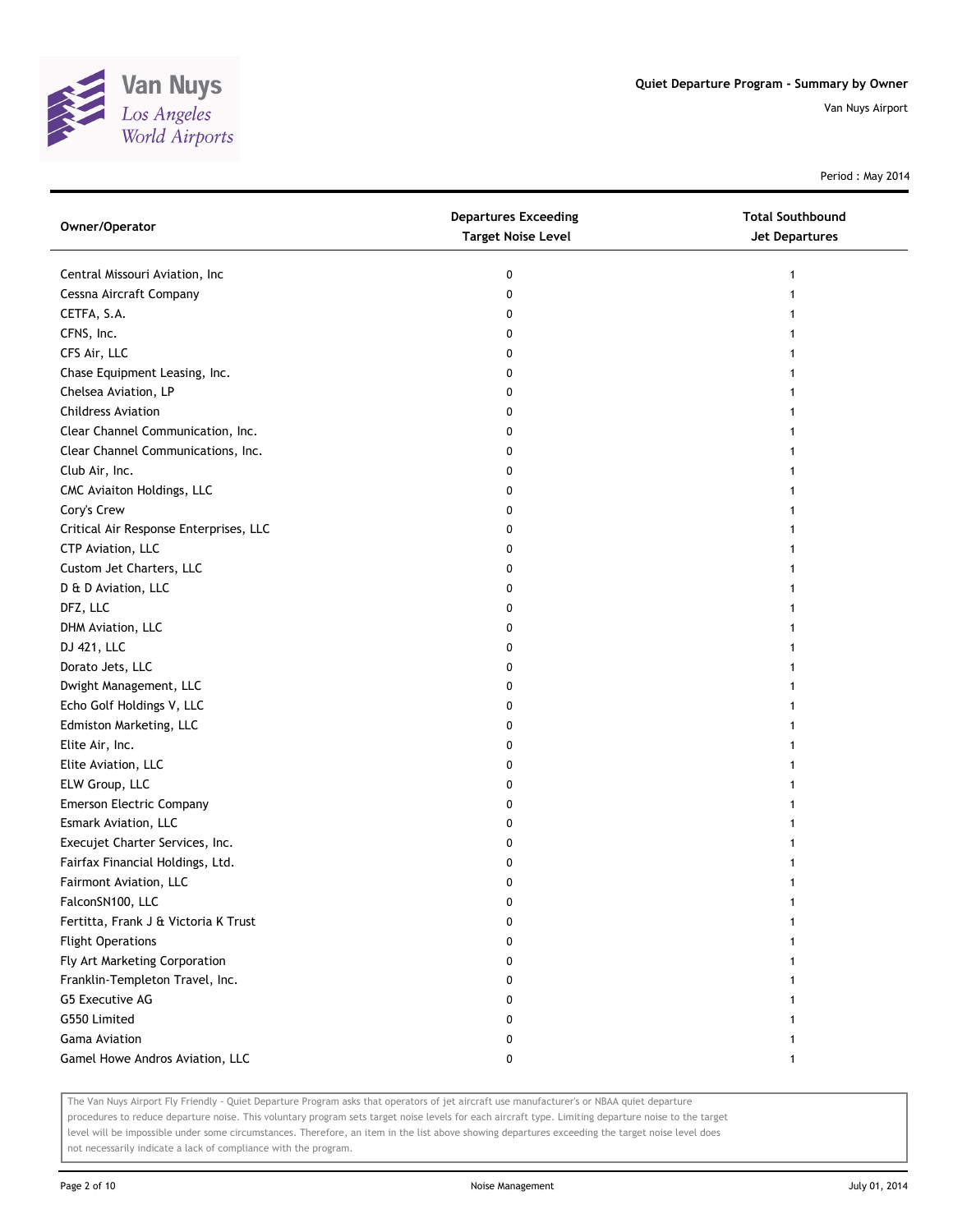

Period : May 2014

| Owner/Operator                       | <b>Departures Exceeding</b><br><b>Target Noise Level</b> | <b>Total Southbound</b><br><b>Jet Departures</b> |
|--------------------------------------|----------------------------------------------------------|--------------------------------------------------|
| General Communications, Inc.         | 0                                                        | 1                                                |
| General Datatech, LP                 | 0                                                        |                                                  |
| General Electric Capital Corporation | 0                                                        |                                                  |
| Global Aviation, Inc.                | 0                                                        |                                                  |
| Gordon, Inc.                         | 0                                                        |                                                  |
| <b>Grossman Company Properties</b>   | 0                                                        |                                                  |
| GS Brothers, Inc.                    | 0                                                        |                                                  |
| Gulf Offshore Marine, Inc.           | 0                                                        |                                                  |
| Guthy-Renker Aviation, LLC           | 0                                                        |                                                  |
| Happy Landings, LLC                  | 0                                                        |                                                  |
| Hard Rock Hotel                      | 0                                                        |                                                  |
| Harpo, Inc.                          | 0                                                        |                                                  |
| Hawkins Aviation, LLC                | 0                                                        |                                                  |
| Heaven Express, LLC                  | 0                                                        |                                                  |
| Hill Air Company, Ltd                | 0                                                        |                                                  |
| IAC/InterActive Corporation          | 0                                                        |                                                  |
| J.P. Air Charter, Inc.               | 0                                                        |                                                  |
| James & Denise Walker                | 0                                                        |                                                  |
| Jet Air, LLC                         | 0                                                        |                                                  |
| JET AMG Services, LLC                | 0                                                        |                                                  |
| Jet Aviation Flight Services         | 0                                                        |                                                  |
| Jet Equity Group                     | 0                                                        |                                                  |
| Jet Link Investments, Inc.           | 0                                                        |                                                  |
| Jet Set Aircraft, Inc.               | 0                                                        |                                                  |
| Jet Source Charter, Inc.             | 0                                                        |                                                  |
| JetSmart, Inc.                       | 0                                                        |                                                  |
| Key Air, LLC                         | 0                                                        |                                                  |
| KW Flight, LLC                       | 0                                                        |                                                  |
| L & L Leasing V, LLC                 | 0                                                        |                                                  |
| La Costa Village, Inc.               | 0                                                        |                                                  |
| La Muse Partners, LLC                | 0                                                        |                                                  |
| <b>Landmark Aviation</b>             | 0                                                        |                                                  |
| LDS Holdings II, LLC                 | 0                                                        |                                                  |
| London Air Services, Ltd.            | 0                                                        |                                                  |
| M.V. Flight Service, LLC             | 0                                                        |                                                  |
| Mach One Air Charters, Inc.          | 0                                                        |                                                  |
| Mann Aviation, LLC                   | 0                                                        |                                                  |
| Mapoli Aviation                      | 0                                                        |                                                  |
| Maritime Air Charters, LLC           | 0                                                        |                                                  |
| MC Group                             | 0                                                        |                                                  |
| Midwest Aviation                     | 0                                                        | 1                                                |

The Van Nuys Airport Fly Friendly - Quiet Departure Program asks that operators of jet aircraft use manufacturer's or NBAA quiet departure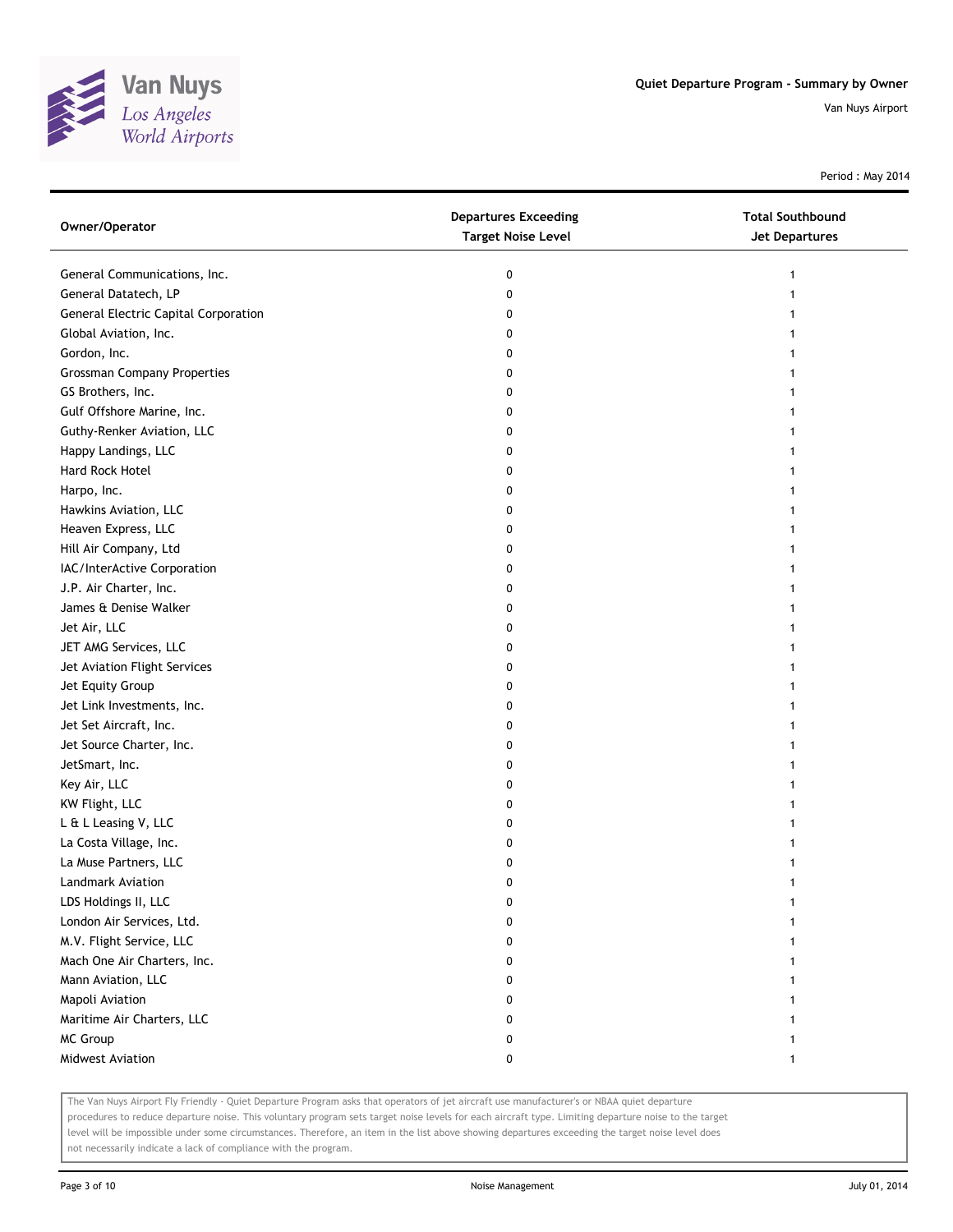

Period : May 2014

| Owner/Operator                          | <b>Departures Exceeding</b><br><b>Target Noise Level</b> | <b>Total Southbound</b><br><b>Jet Departures</b> |
|-----------------------------------------|----------------------------------------------------------|--------------------------------------------------|
| Mike Moser, Inc.                        | 0                                                        |                                                  |
| Moncrief Oil International, Inc.        | 0                                                        |                                                  |
| Motorola Mobility Aviation Holdings     | 0                                                        |                                                  |
| N36MU, LLC                              | 0                                                        |                                                  |
| N711 Aviation, LLC                      | 0                                                        |                                                  |
| N869DL, LLC                             | 0                                                        |                                                  |
| NantWorks, LLC                          | 0                                                        |                                                  |
| NetJets, Inc.                           | 0                                                        |                                                  |
| Newsflight, Inc.                        | 0                                                        |                                                  |
| NWA Partners, LLC                       | 0                                                        |                                                  |
| Ocean Air Aviation                      | 0                                                        |                                                  |
| Olco Aviation, LLC                      | 0                                                        |                                                  |
| Omni Air Transport, LLC                 | 0                                                        |                                                  |
| P.J. Kilkenny, LLC                      | 0                                                        |                                                  |
| Pacific Flight Services, Inc.           | 0                                                        |                                                  |
| Papy, LLC                               | 0                                                        |                                                  |
| Phillips Energy, Inc.                   | 0                                                        |                                                  |
| Premier Flight Management Services, LLC | 0                                                        |                                                  |
| Premier I, LLC                          | 0                                                        |                                                  |
| Private Jet Charters, LLC               | 0                                                        |                                                  |
| ProAir Aviation, LLC                    | 0                                                        |                                                  |
| RBL Aviation, LLC                       | 0                                                        |                                                  |
| Regency Air, LLC                        | 0                                                        |                                                  |
| RG Aviation, LLC                        | 0                                                        |                                                  |
| Richards Aviation, Inc.                 | 0                                                        |                                                  |
| <b>Richardson Aviation</b>              | 0                                                        |                                                  |
| Rockjet2, LLC                           | 0                                                        |                                                  |
| Roma 550, LLC                           | 0                                                        |                                                  |
| Royal Air Freight, Inc.                 | 0                                                        |                                                  |
| Royal Jet, Inc.                         | 0                                                        |                                                  |
| Running Water Land and Cattle Company   | 0                                                        |                                                  |
| RWP Associates, Inc.                    | 0                                                        |                                                  |
| Santa Barbara Aviation, Inc.            | 0                                                        |                                                  |
| Scott, D. Gregory                       | 0                                                        |                                                  |
| Senterra Real Estate Group, LLC         | 0                                                        |                                                  |
| <b>Short Hills Aviation</b>             | 0                                                        |                                                  |
| Sierra Papa, Inc.                       | 0                                                        |                                                  |
| SIG Aviation, LLC                       | 0                                                        |                                                  |
| Skyservice Business Aviation, Inc.      | 0                                                        |                                                  |
| Skywater Group, LLC                     | 0                                                        |                                                  |
| SOI Aviation, LLC                       | 0                                                        | 1                                                |

The Van Nuys Airport Fly Friendly - Quiet Departure Program asks that operators of jet aircraft use manufacturer's or NBAA quiet departure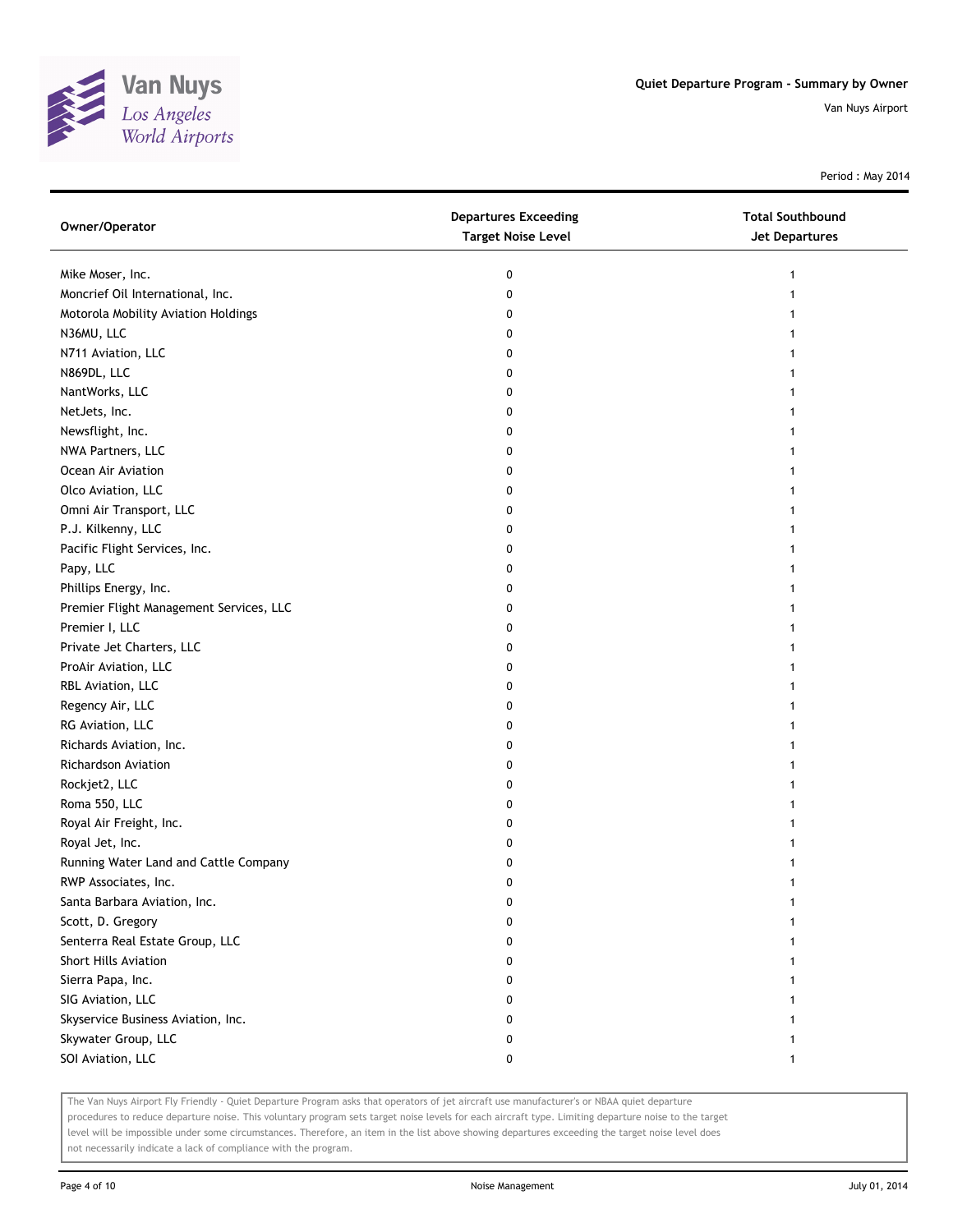

Period : May 2014

| Owner/Operator                      | <b>Departures Exceeding</b><br><b>Target Noise Level</b> | <b>Total Southbound</b><br><b>Jet Departures</b> |
|-------------------------------------|----------------------------------------------------------|--------------------------------------------------|
| Southeastern Asset Management, Inc. | 0                                                        |                                                  |
| Southwest Aviation, LLC             | 0                                                        |                                                  |
| SP Aviation, Inc.                   | 0                                                        |                                                  |
| Sprinter Trailer, LLC               | 0                                                        |                                                  |
| <b>Starbase Aviation</b>            | 0                                                        |                                                  |
| <b>Stargazer Aviation</b>           | 0                                                        |                                                  |
| Stephens Institute                  | 0                                                        |                                                  |
| Sunstate Aviation, LLC              | 0                                                        |                                                  |
| Surefoot, L.C.                      | 0                                                        |                                                  |
| Swiflite Aircraft Corporation       | 0                                                        |                                                  |
| T & M Air, LLC                      | 0                                                        |                                                  |
| T & T Enterprises, LLC              | 0                                                        |                                                  |
| Tarbert Aviation, LLC               | 0                                                        |                                                  |
| Teknon, LLC                         | 0                                                        |                                                  |
| TFK Aviation, Inc.                  | 0                                                        |                                                  |
| The GHK Company, LLC                | 0                                                        |                                                  |
| The Videotape Center                | 0                                                        |                                                  |
| <b>Thornton Corporation</b>         | 0                                                        |                                                  |
| TNP Aviation, Inc.                  | 0                                                        |                                                  |
| TP Aviation, LLC                    | 0                                                        |                                                  |
| Trident Aviation Services, LLC      | 0                                                        |                                                  |
| Trijet Aviation Management, LLC     | 0                                                        |                                                  |
| Two Bear Management, LLC            | 0                                                        |                                                  |
| US Bancorp Equipment Finance, Inc.  | 0                                                        |                                                  |
| Valley Logistics, LLC               | 0                                                        |                                                  |
| Valutech Managment, LLC             | 0                                                        |                                                  |
| VIH Execujet, Ltd.                  | 0                                                        |                                                  |
| VISTAJET Luftfahrtunternehmen GmbH  | 0                                                        |                                                  |
| VMD Aviation, LLC                   | 0                                                        |                                                  |
| Wells Fargo Equipment Finance, Inc. | 0                                                        |                                                  |
| Westfield Aviation, Inc. Pty. Ltd.  | 0                                                        |                                                  |
| William Goeken, Chief Pilot         | 0                                                        |                                                  |
| Wing Aviation, LLC                  | U                                                        |                                                  |
| WIV Air, LLC                        | 0                                                        |                                                  |
| Woody in the Sky with Diamonds, LLC | 0                                                        |                                                  |
| ACM Aviation Services, Inc.         | 0                                                        | 2                                                |
| Advanced Air Management, Inc.       | 0                                                        | 2                                                |
| Air Kaitar, LLC                     | 0                                                        | 2                                                |
| Airbar, LLC                         | 0                                                        | 2                                                |
| Allen Lund Company, Inc.            | 0                                                        | 2                                                |
| AmSouth Leasing Corporation         | 0                                                        | $\mathbf{2}$                                     |

The Van Nuys Airport Fly Friendly - Quiet Departure Program asks that operators of jet aircraft use manufacturer's or NBAA quiet departure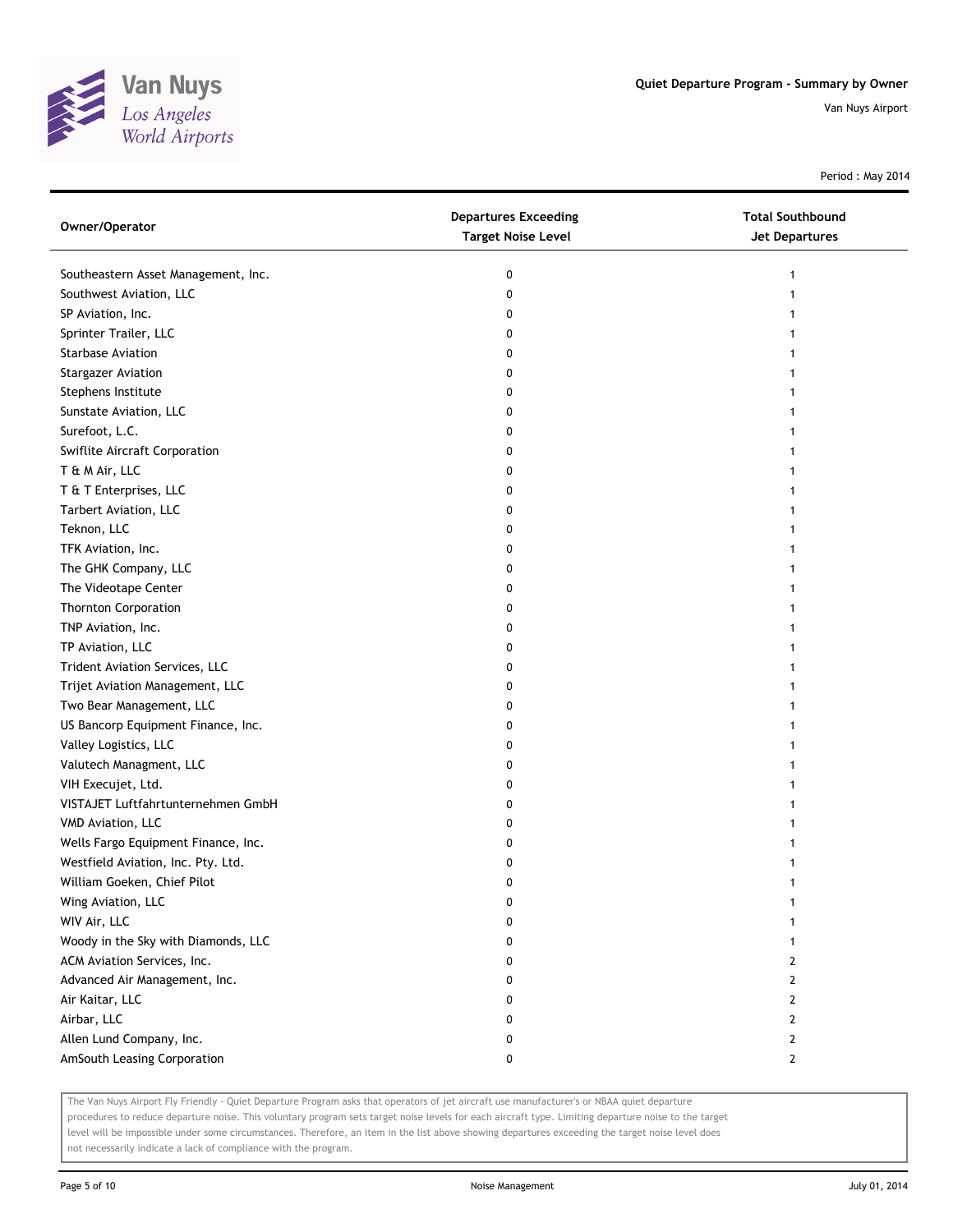

Period : May 2014

| Owner/Operator                              | <b>Departures Exceeding</b><br><b>Target Noise Level</b> | <b>Total Southbound</b><br><b>Jet Departures</b> |
|---------------------------------------------|----------------------------------------------------------|--------------------------------------------------|
| Astra SPX, LLC                              | 0                                                        | 2                                                |
| Avalon Capital Group, LLC                   | 0                                                        | 2                                                |
| Aviation Leasing Group, Inc.                | 0                                                        | 2                                                |
| Bank of Stockton                            | 0                                                        | 2                                                |
| Blue Jay Air, LLC                           | 0                                                        | 2                                                |
| Bopper Airways, LLC                         | 0                                                        | 2                                                |
| Cameron-Henkind Corporation                 | 0                                                        | 2                                                |
| CECo Enterprises, LLC                       | 0                                                        | 2                                                |
| Challenger Aircraft Charters, LLC           | 0                                                        | 2                                                |
| CitationAir                                 | 0                                                        | 2                                                |
| Colony Capital, LLC                         | 0                                                        | 2                                                |
| Corporate Air, LLC                          | 0                                                        | 2                                                |
| Critical Air Medicine, Inc.                 | 0                                                        | 2                                                |
| Crown Air, LLC                              | 0                                                        | 2                                                |
| DES Aviation, LLC                           | 0                                                        | 2                                                |
| Dream Trans, LLC                            | 0                                                        | 2                                                |
| Flexnet (Jet Solutions)                     | 0                                                        | 2                                                |
| <b>Flying Crown Foundation</b>              | 0                                                        | 2                                                |
| Flynt Aviation, LLC                         | 0                                                        | 2                                                |
| Fry's Electronics, Inc.                     | 0                                                        | 2                                                |
| Gateway Aviation, Inc.                      | 0                                                        | 2                                                |
| GF Aviation, LLC                            | 0                                                        | 2                                                |
| Glacial Energy of New England, Inc.         | 0                                                        | 2                                                |
| Grancor Aviation Inc.                       | 0                                                        | 2                                                |
| HFO Leasing, LLC                            | 0                                                        | 2                                                |
| Hot Mama Transport, LLC                     | 0                                                        | 2                                                |
| Industrial Realty Group, LLC                | 0                                                        | 2                                                |
| Int'l Union of Operating Engineers          | 0                                                        | 2                                                |
| Jet Linx Aviation, LLC                      | 0                                                        | 2                                                |
| Jet-Alliance, Inc.                          | 0                                                        | 2                                                |
| Joseph Jingoli & Son, Inc.                  | 0                                                        | 2                                                |
| JRW Aviation, Inc.                          | 0                                                        | 2                                                |
| JSMGT, LLC                                  | 0                                                        | 2                                                |
| KAP Aviation, LLC                           | 0                                                        | 2                                                |
| Las Vegas Jet, LLC                          | 0                                                        | 2                                                |
| Mannco, LLC                                 | 0                                                        | 2                                                |
| Mendota Aircraft Management, LLC            | 0                                                        | 2                                                |
| Midland Financial Company Flight Department | 0                                                        | 2                                                |
| Mona Vie Aircraft Leasing, LLC              | 0                                                        | 2                                                |
| Mr. Chow Enterprises, Ltd.                  | 0                                                        | $\mathbf{2}$                                     |
| MTRM Realty, LLC Flight Department          | 0                                                        | 2                                                |

The Van Nuys Airport Fly Friendly - Quiet Departure Program asks that operators of jet aircraft use manufacturer's or NBAA quiet departure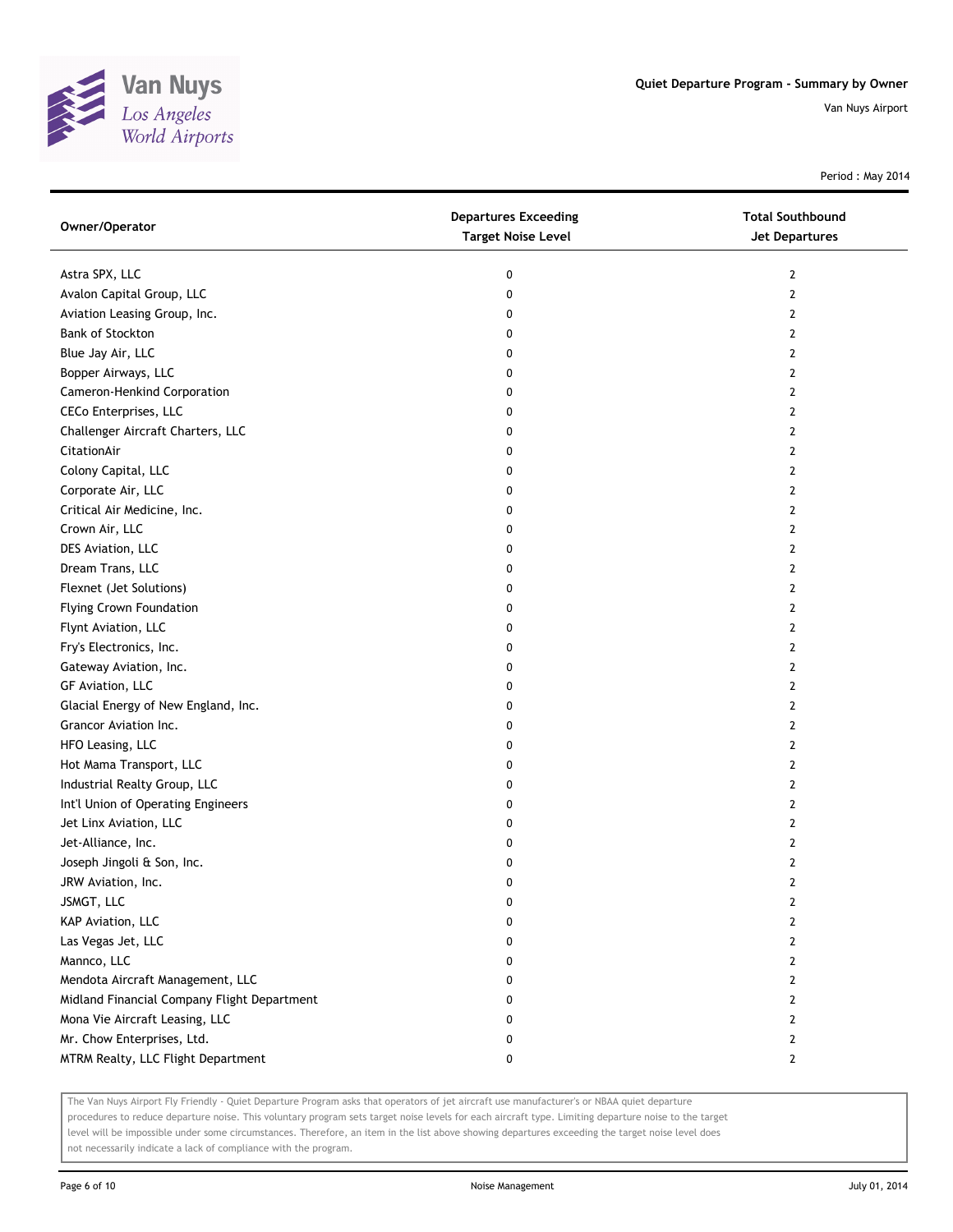

Period : May 2014

| Owner/Operator                         | <b>Departures Exceeding</b><br><b>Target Noise Level</b> | <b>Total Southbound</b><br><b>Jet Departures</b> |
|----------------------------------------|----------------------------------------------------------|--------------------------------------------------|
| N525AM, LLC                            | 0                                                        | $\mathbf{2}$                                     |
| N551V, LLC                             | 0                                                        | $\mathbf{2}$                                     |
| Northrop Grumman                       | 0                                                        | 2                                                |
| Paragon Airways                        | 0                                                        | 2                                                |
| PMC Global, Inc.                       | 0                                                        | $\overline{2}$                                   |
| Rainier Aviation, Inc.                 | 0                                                        | 2                                                |
| RB Aircraft Leasing, LLC               | 0                                                        | 2                                                |
| Saks, Inc.                             | 0                                                        | 2                                                |
| Shearwater Air, Inc.                   | 0                                                        | 2                                                |
| Sky Wide Ventures, LLC                 | 0                                                        | $\overline{2}$                                   |
| SNNK Partners, LLC                     | 0                                                        | $\overline{2}$                                   |
| State Farm Mutual Auto Insurance       | 0                                                        | 2                                                |
| Tempus Jets                            | 0                                                        | 2                                                |
| The Heavener Company Leasing, LLC      | 0                                                        | 2                                                |
| Tracinda Corporation Flight Department | 0                                                        | $\overline{2}$                                   |
| Tri-Marine International               | 0                                                        | 2                                                |
| Universal Jet Aviation, Inc.           | 0                                                        | 2                                                |
| Wave Equity Partners, LLC              | 0                                                        | 2                                                |
| West Coast Charters, LLC               | 0                                                        | 2                                                |
| Xerox Corporation                      | 0                                                        | $\overline{2}$                                   |
| Aero Jet Services, LLC                 | 0                                                        | 3                                                |
| Aerolineas Ejecutivas, SA de CV        | 0                                                        | 3                                                |
| BLF Aircraft Holdings, LLC             | 0                                                        | 3                                                |
| Blue Sky 45, LLC                       | 0                                                        | 3                                                |
| Business Jet Managers, Inc.            | 0                                                        | 3                                                |
| <b>C'Air Leasing</b>                   | 0                                                        | 3                                                |
| Corporate Flight International         | 0                                                        | 3                                                |
| Cove Aviation Partners, LLC            | 0                                                        | 3                                                |
| DD251, LLC                             | 0                                                        | 3                                                |
| Echo Leasing, LLC                      | 0                                                        | 3                                                |
| FL Aviation Corp.                      | 0                                                        | 3                                                |
| Gary E. Milgard Family Foundation      | 0                                                        | 3                                                |
| Gary Jet Center                        | 0                                                        | 3                                                |
| Global Flight, Inc.                    | 0                                                        | 3                                                |
| Golden State Air Charter, LLC          | 0                                                        | 3                                                |
| Green Two, Inc.                        | 0                                                        | 3                                                |
| Keystone Foods Corporation             | 0                                                        | 3                                                |
| <b>KPK Heliport</b>                    | 0                                                        | 3                                                |
| Meridian Air Charter                   | 0                                                        | 3                                                |
| Mike Post Productions, Inc.            | 0                                                        | 3                                                |
| Pinnacle Aviation, Inc.                | 0                                                        | 3                                                |

The Van Nuys Airport Fly Friendly - Quiet Departure Program asks that operators of jet aircraft use manufacturer's or NBAA quiet departure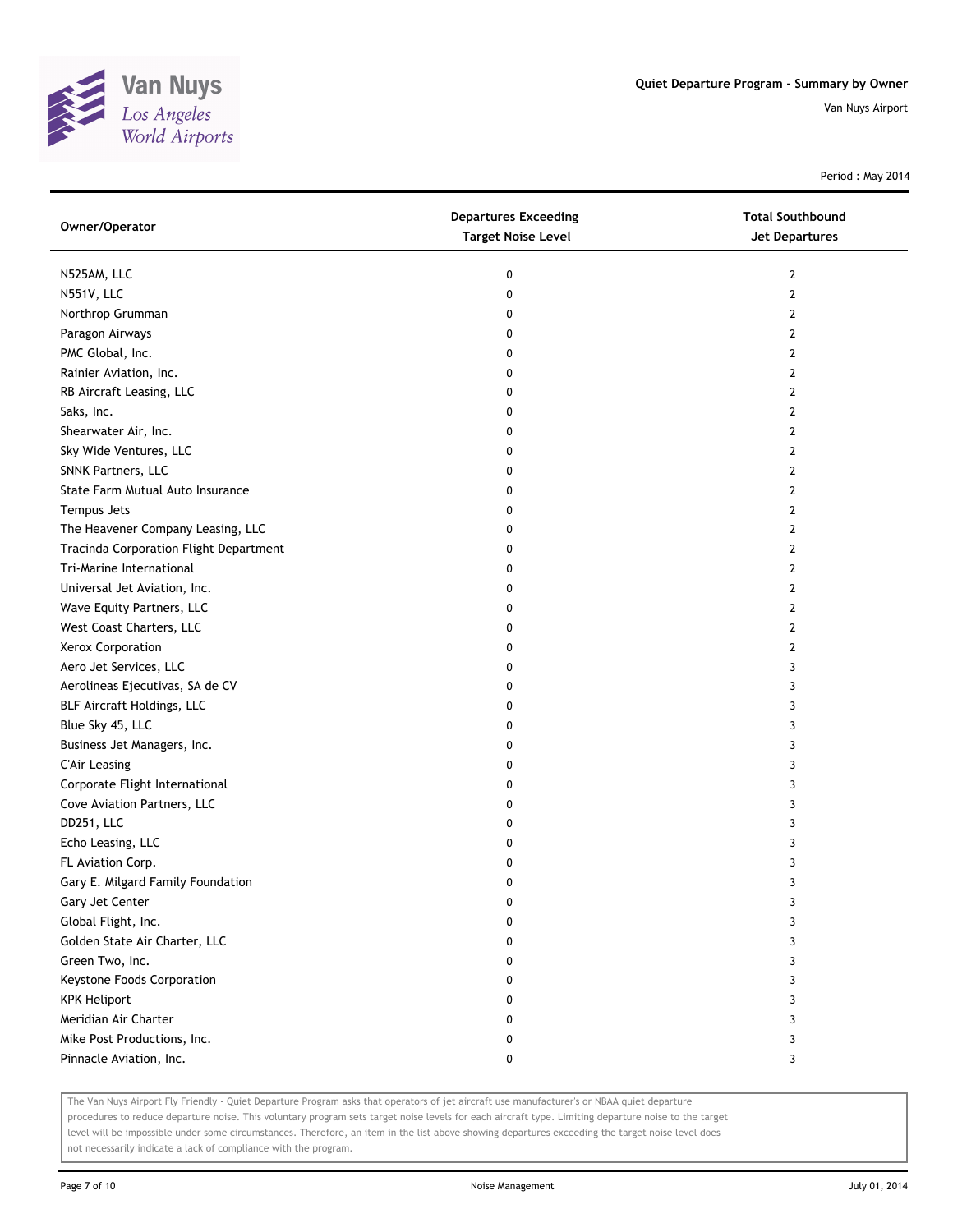

Period : May 2014

| Owner/Operator                           | <b>Departures Exceeding</b><br><b>Target Noise Level</b> | <b>Total Southbound</b><br><b>Jet Departures</b> |
|------------------------------------------|----------------------------------------------------------|--------------------------------------------------|
| Platinum Equity, LLC                     | 0                                                        | 3                                                |
| Rail Management & Consulting Corporation | 0                                                        | 3                                                |
| Regions Aviation Hangar                  | 0                                                        | 3                                                |
| Skybird Aviation, Inc.                   | 0                                                        | 3                                                |
| Sweet Jet, LLC                           | 0                                                        | 3                                                |
| Swift Air, LLC                           | 0                                                        | 3                                                |
| Takle Management, LLC                    | 0                                                        | 3                                                |
| Talon Air, Inc.                          | 0                                                        | 3                                                |
| VCS Air, LLC                             | 0                                                        | 3                                                |
| <b>Washington Corporations</b>           | 0                                                        | 3                                                |
| Acabel, LLC                              | 0                                                        |                                                  |
| Ambrose Corporation                      | 0                                                        |                                                  |
| A-Ron Resources, LLC                     | 0                                                        |                                                  |
| Caesars Entertainment Operating Co., Inc | 0                                                        |                                                  |
| Channel Island Aviation, Inc.            | 0                                                        |                                                  |
| <b>Chevron Aviation Services</b>         | 0                                                        |                                                  |
| Hedgerow, Inc.                           | 0                                                        | 4                                                |
| Indigo Management Company                | 0                                                        | 4                                                |
| Latitude 33 Aviation LLC                 | 0                                                        | 4                                                |
| Leonard Green & Partners, LLC            | 0                                                        | 4                                                |
| <b>MGM Resorts International</b>         | 0                                                        |                                                  |
| Occidental Petroleum Corporation         | 0                                                        |                                                  |
| Santa Barbara Executive Jet              | 0                                                        | 4                                                |
| Skyway Aero, Inc.                        | 0                                                        |                                                  |
| Superior Transportation Associates, Inc. | 0                                                        |                                                  |
| Winn Aviation                            | 0                                                        | 4                                                |
| Ace Parts, LLC                           | 0                                                        | 5                                                |
| Aeropremiere, LLC                        | 0                                                        | 5                                                |
| Current Aviation Group, Inc.             | 0                                                        | 5                                                |
| Delta Private Jets                       | 0                                                        | 5                                                |
| Desert Jet, LLC                          | 0                                                        | 5                                                |
| Golden State Jet, LLC                    | 0                                                        | 5                                                |
| Hollister Aviation, LLC                  | 0                                                        | 5                                                |
| Kingston Aviation, LLC                   | 0                                                        | 5                                                |
| Mustang 51, LLC                          | 0                                                        | 5                                                |
| NuStar Logistics, LP                     | 0                                                        | 5                                                |
| Prime Jet, LLC                           | 0                                                        | 5                                                |
| Raspberry Consulting, LLC                | 0                                                        | 5                                                |
| Solairus Aviation                        | 0                                                        | 5                                                |
| <b>STA Jets</b>                          | 0                                                        | 5                                                |
| The DIRECTV Group, Inc.                  | 0                                                        | 5                                                |

The Van Nuys Airport Fly Friendly - Quiet Departure Program asks that operators of jet aircraft use manufacturer's or NBAA quiet departure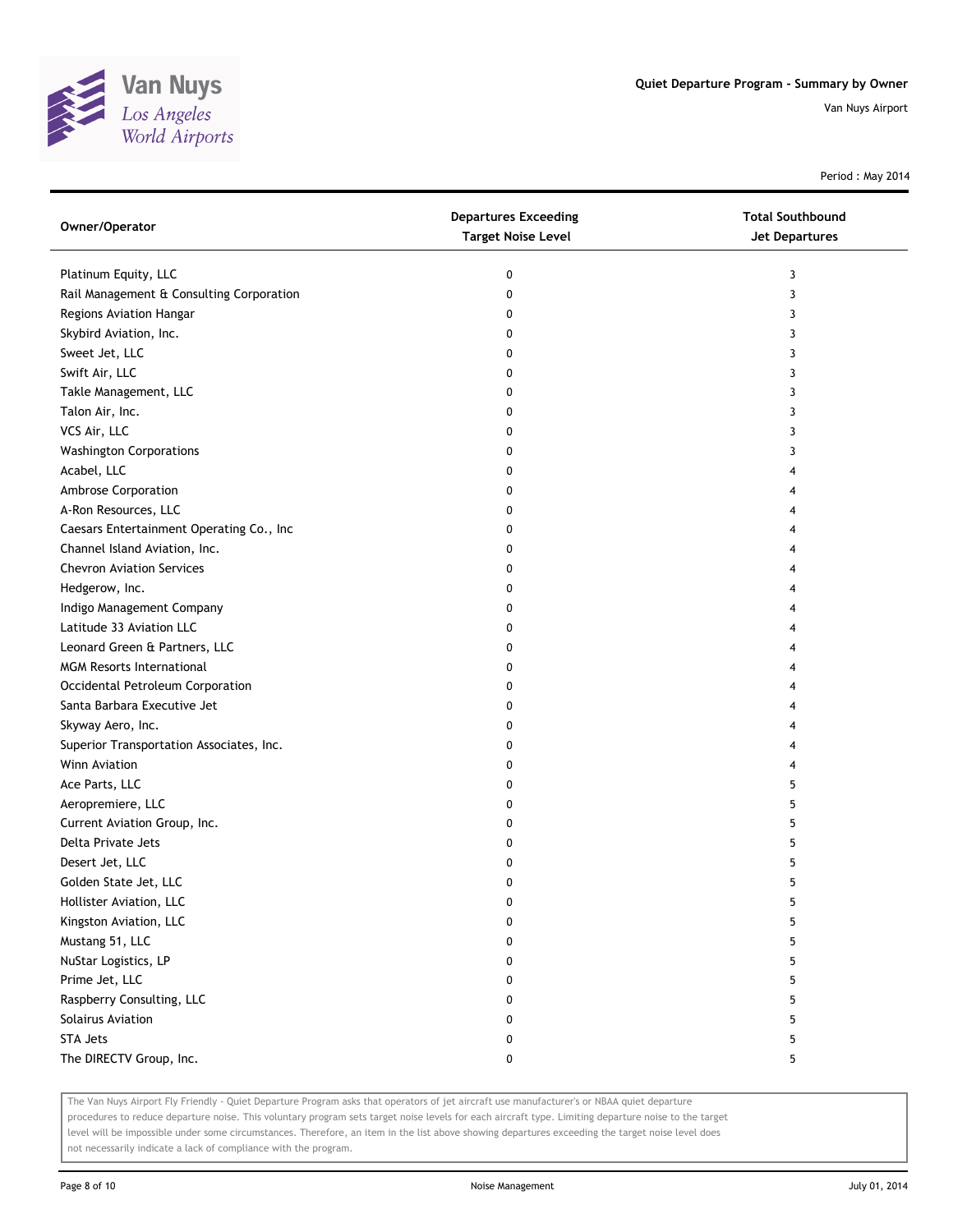

Period : May 2014

| Owner/Operator                        | <b>Departures Exceeding</b><br><b>Target Noise Level</b> | <b>Total Southbound</b><br><b>Jet Departures</b> |
|---------------------------------------|----------------------------------------------------------|--------------------------------------------------|
| AG Logistic Services, LLC             | 0                                                        | 6                                                |
| Cin-Air, Ltd.                         | $\mathbf 0$                                              | 6                                                |
| <b>Paramount Citrus Aviation</b>      | 0                                                        | 6                                                |
| Sands Aviation, LLC                   | 0                                                        | 6                                                |
| Tull Family Trust C/O Mickey Segal    | 0                                                        | 6                                                |
| <b>Tutor-Saliba Corporation</b>       | 0                                                        | 6                                                |
| Air Lease Corporation                 | 0                                                        | 7                                                |
| Ares Technical Administration, LLC    | 0                                                        | 7                                                |
| Memley Aviation                       | 0                                                        | 7                                                |
| Mid America Jet, Inc.                 | 0                                                        | 7                                                |
| Paramount Pictures Corporation        | 0                                                        | 7                                                |
| Pilgrim Enterprises C/O Castle & Cook | 0                                                        | 7                                                |
| Space Exploration Technologies        | 0                                                        | 7                                                |
| Velox Aircraft, LLC                   | 0                                                        | 7                                                |
| <b>Wilshire Associates</b>            | 0                                                        | 7                                                |
| Threshold Technologies, Inc.          | 0                                                        | 8                                                |
| Aviation Consultants, Inc.            | 0                                                        | 9                                                |
| Oakmont Corporation                   | 0                                                        | 10                                               |
| Flexjet                               | 0                                                        | 11                                               |
| Cinco Air Charter, LLC                | 0                                                        | 12                                               |
| Executive Jet Management, Inc.        | 0                                                        | 12                                               |
| <b>MC Aviation Corporation</b>        | 0                                                        | 12                                               |
| <b>NVJETS</b>                         | 0                                                        | 12                                               |
| <b>AVJET Corporation</b>              | 0                                                        | 13                                               |
| Sun Air Jets, LLC                     | 0                                                        | 13                                               |
| Travel Management Company, Ltd        | 0                                                        | 13                                               |
| <b>Flight Options</b>                 | 0                                                        | 16                                               |
| Worldwide Jet Charter, LLC            | 0                                                        | 16                                               |
| Silver Air                            | 0                                                        | 18                                               |
| Dreamline Aviation, LLC               | 0                                                        | 20                                               |
| Pegasus Elite Aviation                | 0                                                        | 22                                               |
| SunQuest Executive Air Charter, Inc.  | 0                                                        | 24                                               |
| Trans-Exec Air Service, Inc.          | 0                                                        | 27                                               |
| <b>TWC Aviation</b>                   | 0                                                        | 27                                               |
| Jet Edge International                | 0                                                        | 29                                               |
| JetSuite                              | 0                                                        | 45                                               |
| XOJET, Inc.                           | 0                                                        | 77                                               |
| NetJets                               | 0                                                        | 150                                              |

The Van Nuys Airport Fly Friendly - Quiet Departure Program asks that operators of jet aircraft use manufacturer's or NBAA quiet departure procedures to reduce departure noise. This voluntary program sets target noise levels for each aircraft type. Limiting departure noise to the target level will be impossible under some circumstances. Therefore, an item in the list above showing departures exceeding the target noise level does not necessarily indicate a lack of compliance with the program.